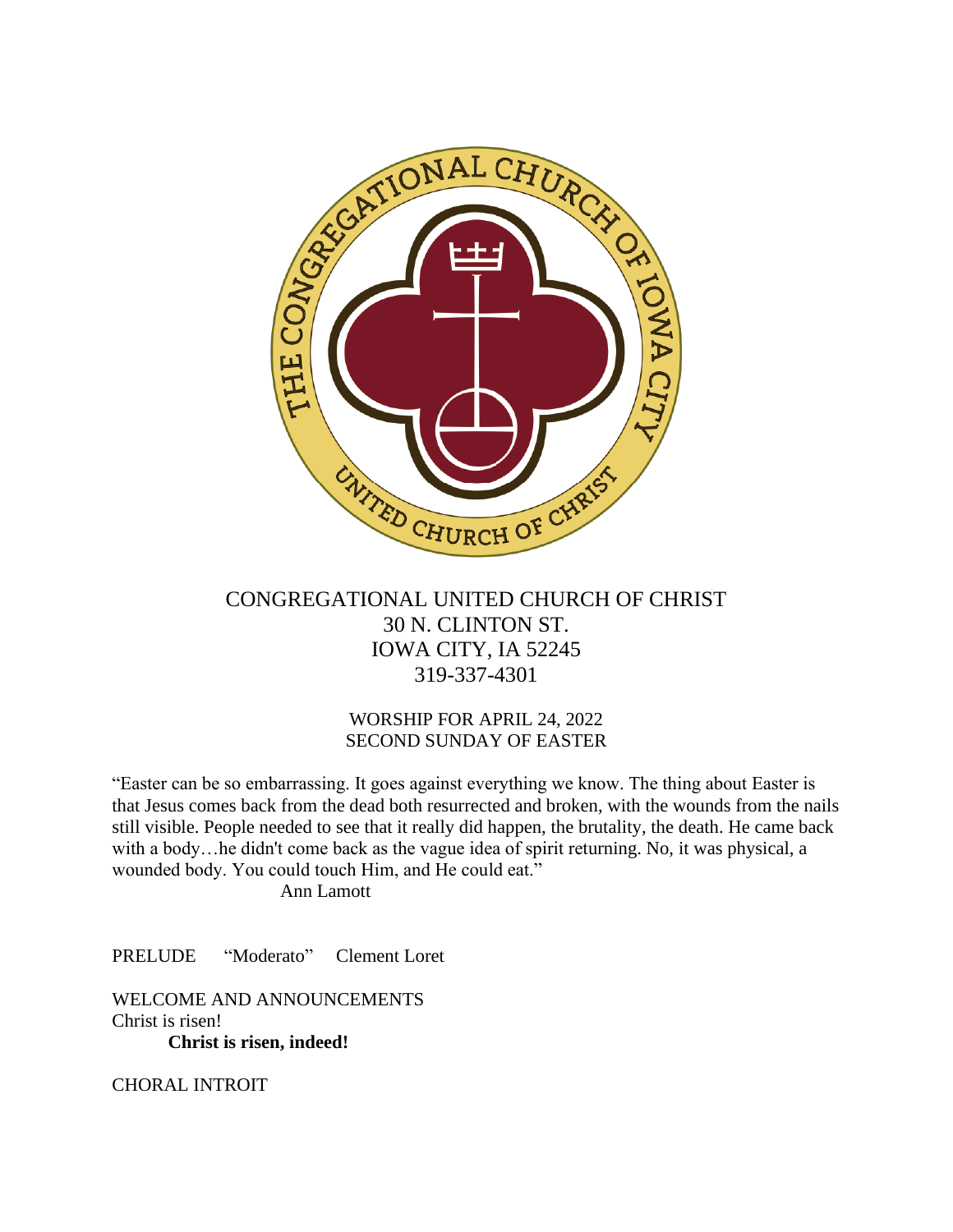#### \*CALL TO WORSHIP

We are gathered in the presence of the risen Christ, who remains with us forever.

**When we abide in the love of Christ, love, joy, and peace grow.** We are rooted in Christ's love that we may bear these fruits together with all God's people. **Blessing, glory, wisdom thanks, honor, and might be to God for ever and ever.**

#### \*HYMN 108 Christ Is Alive

**Christ is alive! Let Christians sing. The Cross stands empty to the sky. Let streets and homes with praises ring. Love, drowned in death, shall never die.**

**Christ is alive! No longer bound to distant years in Palestine, But saving, healing, here and now, and touching every place and time.**

**Not throned afar, remotely high, untouched, unmoved by human pains, But daily, in the midst of life, Our Savior in the God-head reigns.**

**In every insult, rift, and war, where color, scorn, or wealth divide, Christ suffers still, yet loves the more, and lives, where hope has died.**

**Christ is alive, and comes to bring good news to this and every age, til earth and sky and ocean ring, with joy, with justice, love, and praise.**

#### \*OPENING PRAYER

**Creator of our lives, source and destiny of all that is, we come to you in partial awareness of the hallowed nature of each human life, and in need of your reviving Spirit for comfort and grace. In the beauty of this place set aside, in the solemn reverence of time set apart to hear your Word, in the strength of mutual care, in the silence and in the songs which attend your redeeming power, we come to worship and to wait for you.**

**May every bitter thought and each nagging worry about what we have done and what we have failed to do be washed out into the ebbing sea of your boundless mercy. Let every noble thought and every impulse of love be stirred anew by the breath of your Spirit. So lead us by your gentle inspiration to sense in each moment eternal depths, immeasurable goodness and the possibilities of tomorrow. Amen.**

ANTHEM "The Day of Resurrection" Thomas Matthews

#### TIME OF PRAYER

Prayers of the People Silent Prayer The Prayer of Our Savior

**Our Father, who art in heaven, hallowed be thy name, thy kingdom come, thy will be done, on earth as it is in heaven. Give us this day our daily bread; and forgive us**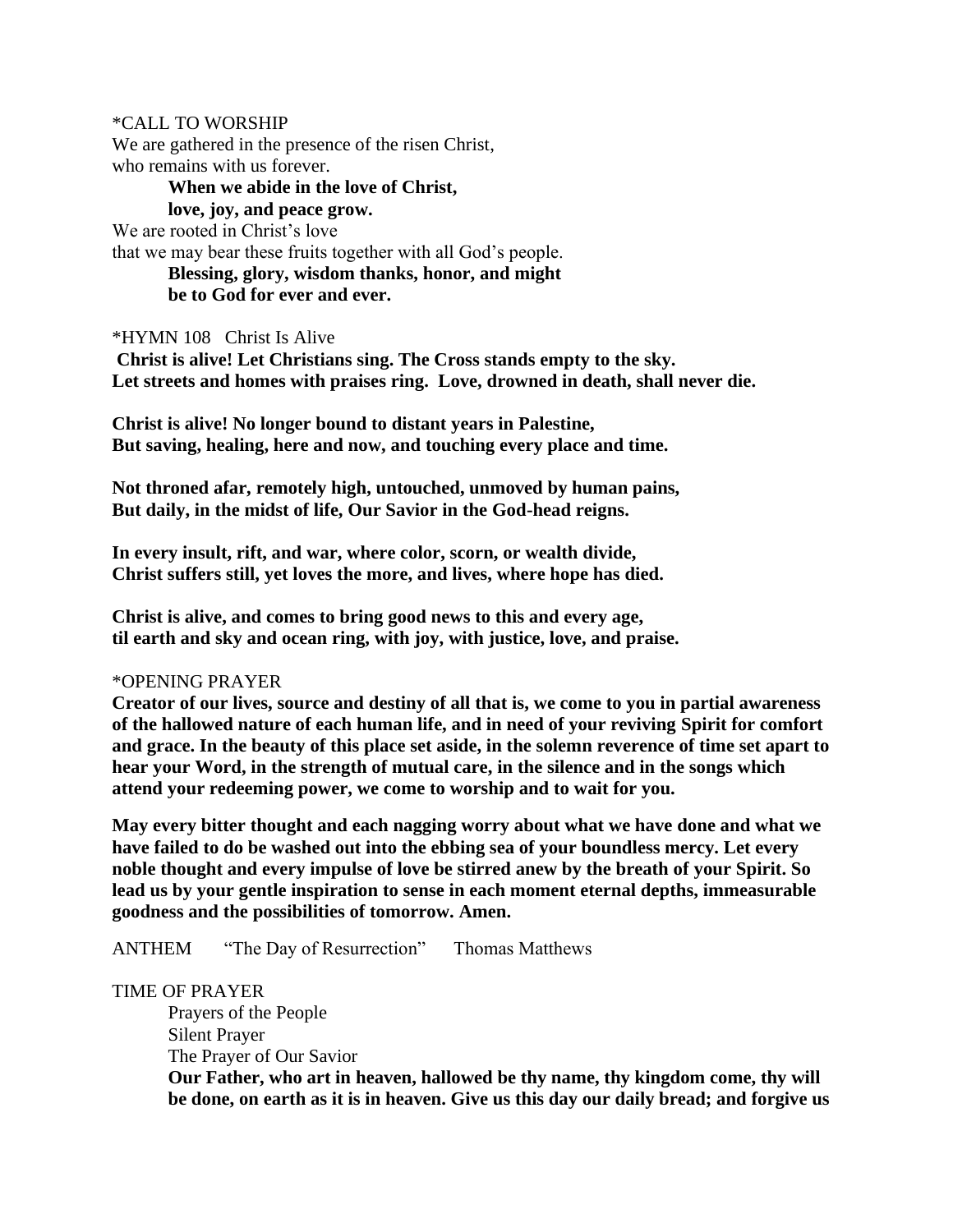**our debts, as we forgive our debtors; and lead us not into temptation, but deliver us from evil. For thine is the kingdom, and the power, and the glory, forever. Amen.** Choral Response

SERVICE OF GIVING

Invitation Offertory "Andante" John Stainer \*Response **Praise God, from whom all blessings flow, Praise Christ, all creatures here below, Praise Holy Spirit evermore; Praise Triune God, whom we adore. Amen. \***Prayer of Dedication

CHILDREN'S MESSAGE

(At this time, children are dismissed to attend Children's Church.)

SCRIPTURE LESSON Jeremiah 31:31-34

PSALM 130

Out of the depths have I called to you, O Lord; Lord, hear my voice;

let your ears consider well the voice of my supplication.

**If you, Lord, were to note what is done amiss,** 

**O Lord, who could stand?** For there is forgiveness with you;

therefore you shall be feared.

**I wait for you, O Lord; my soul waits for you; in your word is my hope.**

My soul waits for the Lord,

more than sentries for the morning, more than sentries for the morning.

**O Israel, hope in the Lord,** 

**for with the Lord there is mercy;**

**[Unison]**

**there is plenteous redemption with the Lord, who shall redeem Israel from all their sins.**

SCRIPTURE LESSON John 20:19-31

SERMON "The Limits of Forgiveness"

\*HYMN 117 O Sons and Daughters Let Us Sing

**O sons and daughters, let us sing! The King of Heaven, the glorious King,**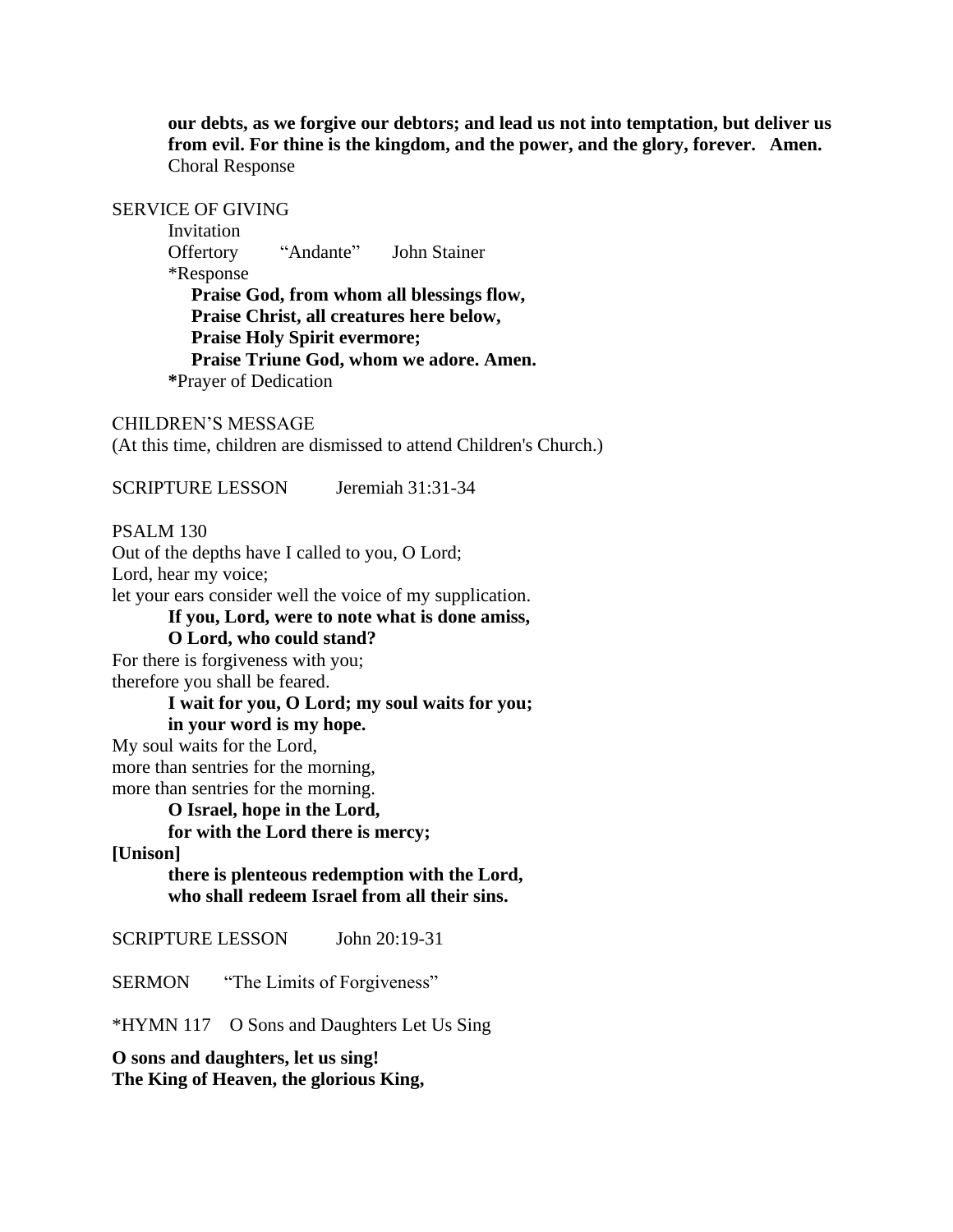**O'er death and hell rose triumphing. Alleluia! Alleluia!**

**That night the apostles met in fear; Among them came their Lord most dear, And said, "My peace be with you here." Alleluia! Alleluia!**

**When Thomas first the tidings heard, How they had seen the risen Lord, He doubted the disciples' word. Alleluia! Alleluia!**

**"My pierced side O Thomas, see; My hands, My feet, I show to thee; Not faithless, but believing be." Alleluia! Alleluia!**

**No longer Thomas then denied, He saw the feet, the hands, the side; "Thou art my Lord and God," he cried. Alleluia! Alleluia!**

**How blest are they who have not seen, And yet whose faith hath constant been, For they eternal life shall win. Alleluia! Alleluia!**

\*BENEDICTION

\*CHORAL RESPONSE

POSTLUDE "O Sons and Daughters, Let Us Sing!" Clement Lore

"Christ Is Alive" Words (c) 1975 Hope Publishing Company arr. (c) 1985 Hope Publishing Company. Contributor: Brian Wren, Reprinted with permission under ONE LICENSE #A-715458. All rights reserved.

Opening Prayer by Allen Happe. Reprinted by permission of the publisher from *Touch Holiness*, ed. Ruth C. Duck and Maren C. Tirabassi. Copyright © 1990 The Pilgrim Press.

> Minister: The Rev. Bill Lovin Director of Children's Programs: The Rev. Ann Molsberry Organist: Bill Crouch Choir Director Chris Nakielski Office Manager Jenn Harden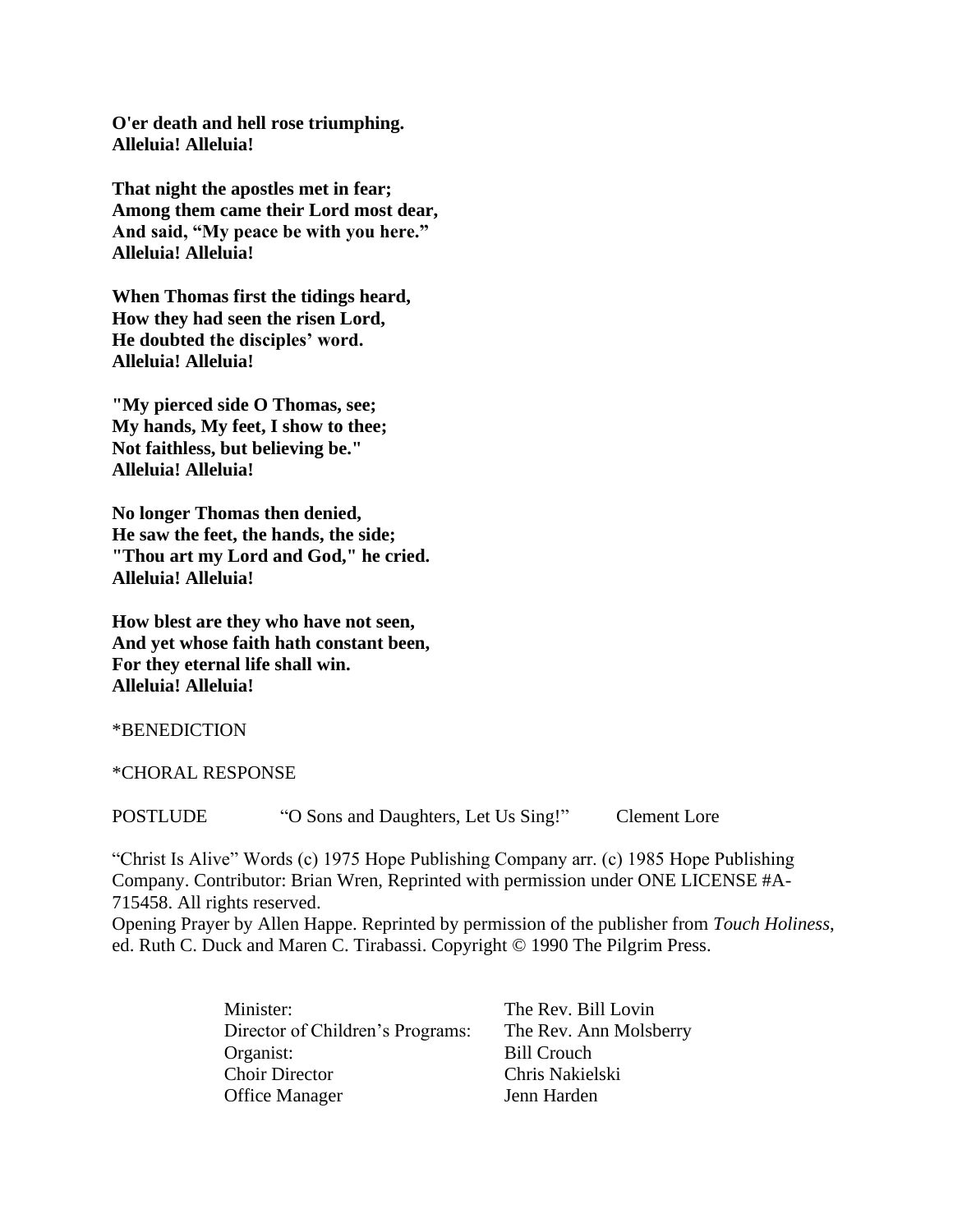# **WE'RE GLAD THAT YOU HAVE JOINED US FOR WORSHIP THIS MORNING.** We

are putting the safety of both the vaccinated and the unvaccinated in our congregation and the community first. Masks are required for all people in all parts of the building. We will keep social distance in the pews. Everyone is invited to Coffee Hour in Rockwood Hall after worship. Masks are optional in Rockwood Hall during Coffee Hour.

**USHERS, GREETERS, AND HOSPITALITY OPPORTUNITIES:** As we continue to reopen, there are new opportunities to greet people coming to worship, to usher, and to provide hospitality during coffee hour after worship. Please sign up on the sheets in Rockwood Hall or call the church office--319-337-4031.

**JENN WILL BE IN THE CHURCH OFFICE FROM 10-2 ON MONDAY.** The rest of the week she will have the regular 9-1 hours.

**THANKS TO EVERYONE WHO GAVE TO THE ONE GREAT HOUR OF SHARING OFFERING:** We have received over \$3,200. This offering has long been an important part of the life of our congregation. For many years now, we have been on the list of Top 100 giving churches. Your generous gift will support the relief work of not only the UCC but also many other denominations united in caring for refugees, in providing medical care, and in disaster recovery efforts. You can still give to support this important work. Use the special OGHS envelopes in the pews and put "OGHS" in the memo line of your check.

Want to give online? Scan the QR code for our giving app. Your giving makes a world of difference.



**RETURN TO HOPE LODGE! HELP PREPARE THE MAY 9 MEAL:** Before the pandemic our church was providing an evening meal for the residents of Hope Lodge once a month. The American Cancer Society Hope Lodge houses cancer patients (and their caregivers) who are receiving treatment at University of Iowa Hospitals and Clinics. Hope Lodge is now back to housing residents but they are not yet allowing volunteers in the building. However, they are welcoming groups to provide an evening meal, enough for 30 people, leaving food off at the door. Our church will be responsible for a meal on May 9. There is a sign-up sheet in Rockwood Hall. Food will be delivered to Hope Lodge by 4:30 that day and should be in containers (aluminum pans) that do not need to be returned. The address of Hope Lodge is 750 Hawkins Drive (near the Ronald McDonald House). If you have questions about this project, contact Sue Dayton, [cdayton7@mchsi.com](mailto:cdayton7@mchsi.com) or 351-5886.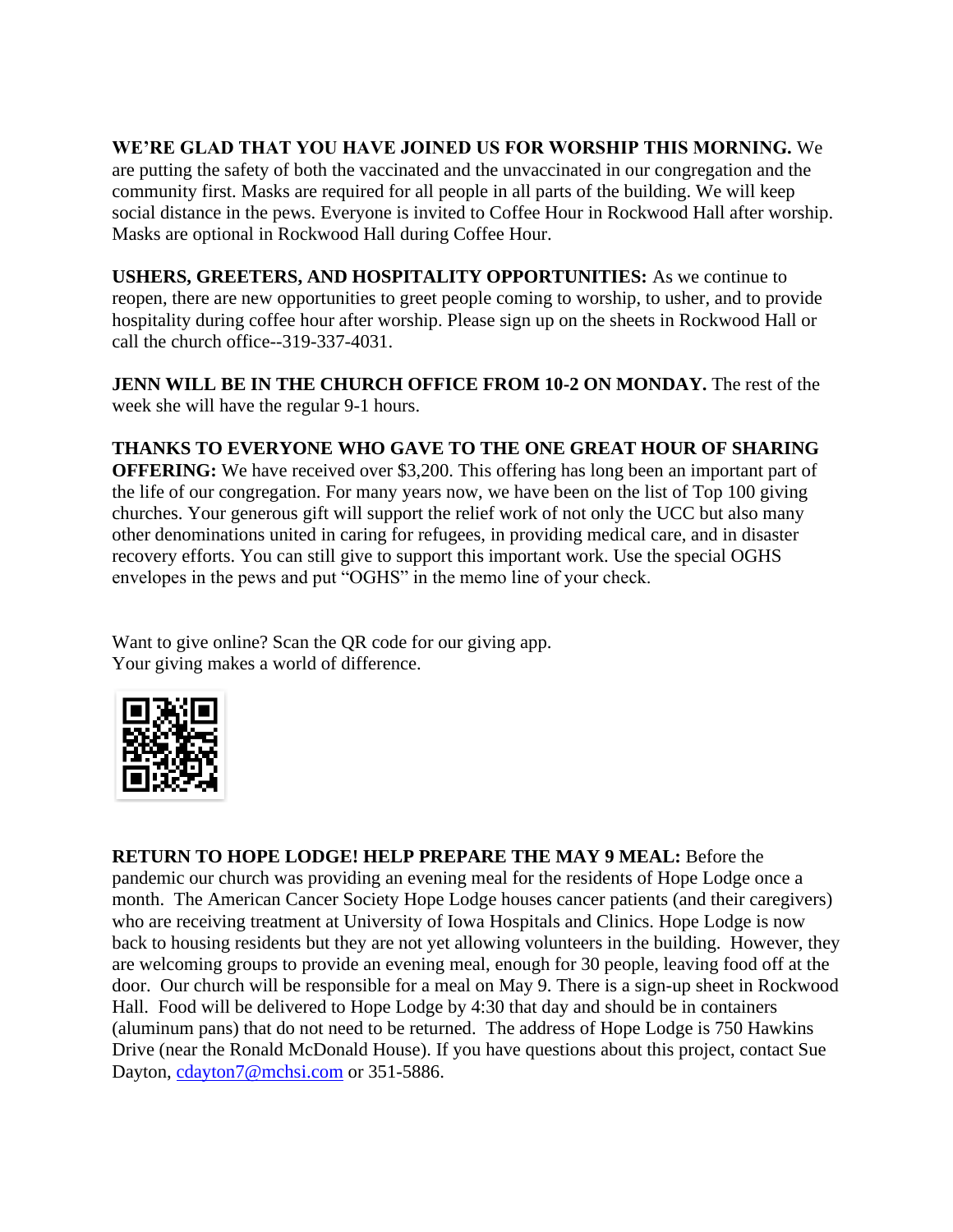**PLANTING OF ANNE FRANK TREE AT UI:** The University of Iowa has received the incredible honor of planting an Anne Frank tree on the Pentacrest on the 29th of April at 5 pm. (See [https://uiannefranktree.com](https://uiannefranktree.com/) for more information).

Rabbi Esther Hugenholtz writes: "This is a poignant and important moment for our university community, our city and the Iowa City Jewish community, especially in an age of increasing polarization, bigotry and antisemitism. I have witnessed the dedication, creativity and hard work of the Planning Committee to bring this vision to fruition. We have been blessed to witness a productive and life-giving collaboration between these different stakeholders in a spirit of remembrance and hope.

"It is therefore with considerable pride that I, as the rabbi of Agudas Achim congregation, together with our partners, invite the wider community to a special Shabbat service following the planting ceremony. This brief, but heartfelt, spiritual service of memory, reflection and hope wishes to showcase the beauty of a living, breathing Judaism in our locality. An inclusive, musical service, this Shabbat service on Friday the 29th of April at 6 pm (at Phillips Hall), presents us with a wonderful occasion to share the gifts of Jewish life and thought in an interfaith and ecumenical spirit. Likewise, this presents a wonderful opportunity for people to attend a Shabbat service if they had not done so before.

"Anne Frank's vision was both intensely Jewish and passionately universal. As her co-religionist and fellow Amsterdammer, I am humbled to bring her presence to our city. You are most welcome to bring your friends, family, loved ones, colleagues and community members to this service. We look forward to ushering in the peace of Shabbat with you, though friendship and joyous song." Capacity at Phillips Hall is capped at 310 individuals.

### **THRESHOLD CHOIR PRESENTS "WALKING EACH OTHER HOME: A CHORAL**

**REMEMBRANCE"** On Sunday, May 1, 2022, Threshold Choir, is holding a day of choral remembrance for those who died from COVID-19, their families, and anyone who wants to participate as a community. "Walking Each Other Home" will be held at 1:30 p.m. on May 1 on the Iowa City Ped Mall in front of the Graduate hotel. The choral remembrance will last approximately 30 minutes. Threshold Choir's only chapter in Iowa, Hawkeye Threshold Singers, sings gentle, comforting songs in groups of two to four to people at the threshold of life. The songs are written by members across the globe and represent messages of peace, kindness and love. On May 1, the chapter will sing an array of songs for the community not only to celebrate the lives of individuals who died from COVID-19 but to also provide comfort to one another.

**NAMIWALKS YOUR WAY JOHNSON & LINN COUNTIES** is a community event to raise awareness about the importance of mental health and to raise funds to help meet the rising need of mental health services. Join us at our in-person event on **May 7th at Terry Trueblood Recreation Center**, for the walk, entertainment, fun activities, and to learn about local services. Show your support for people affected by mental illness in our counties. If you can't come to the in-person event, you can participate virtually, in Your Way, or make a donation. Find more info at [www.namiwalks.org/johnsoncountyia](http://www.namiwalks.org/johnsoncountyia)

**WE ARE NOW LIVE STREAMING OUR WORSHIP SERVICES AT 10:15 ON SUNDAY MORNING.** You can join us online in real time at [https://vimeo.com/event/1424751.](https://vimeo.com/event/1424751) This streaming address is the same each week.